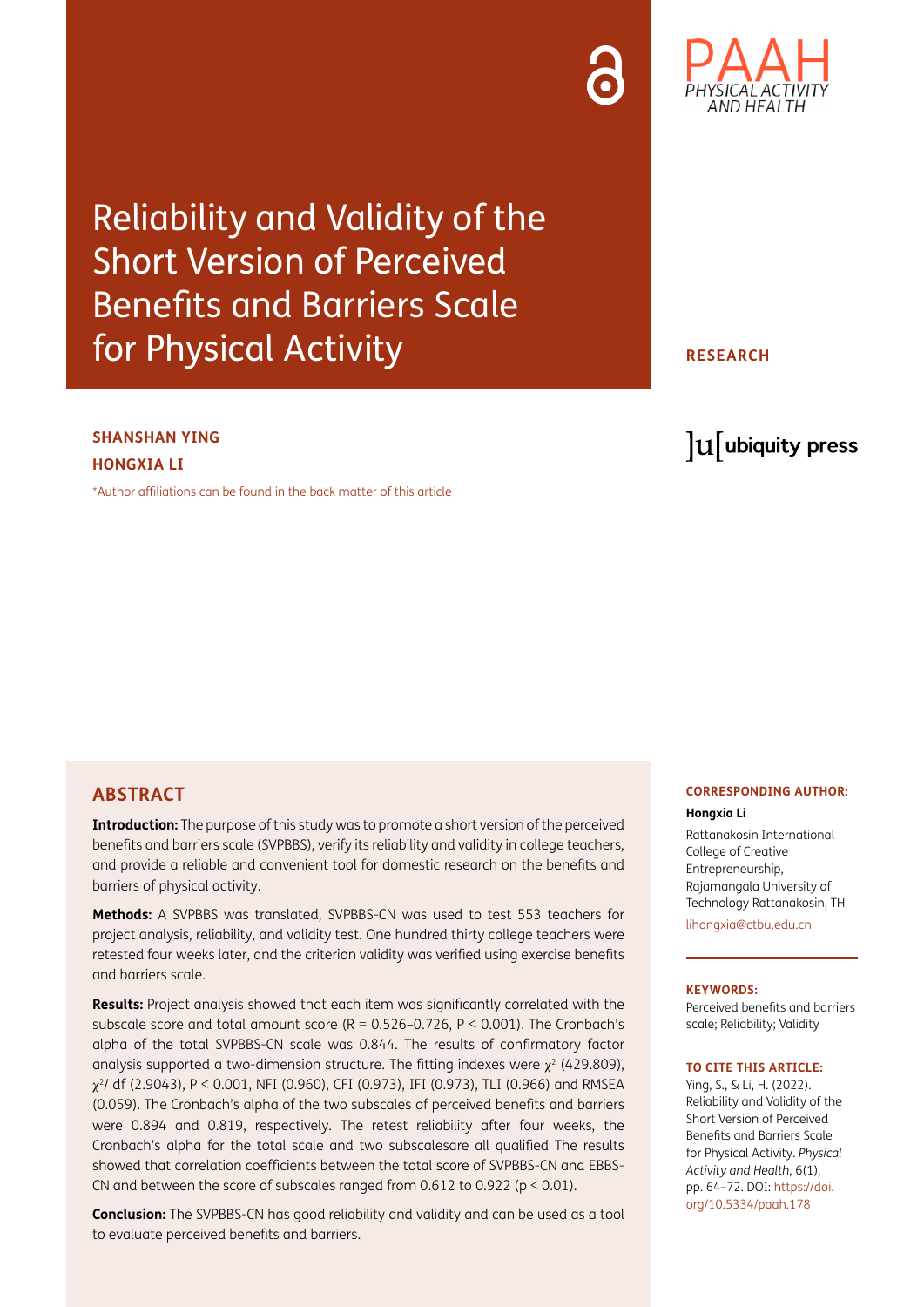#### **INTRODUCTION**

Perceived benefits and barriers are considered cognitive/perceptual factors as the main determinants of health-promoting behavior in Pender's (1982; 1987) health promotion model. The two cognitive/perceptual determinants in this model are the perceived benefits of healthpromoting behavior and the perceived barriers to health-promoting behavior [\(Sechrist et](#page-8-0)  [al., 1987;](#page-8-0) [Wang et al., 2020](#page-8-1)). The initial motivation to participate in physical activity may be closely related to the perceived benefits ([Dishman et al., 1985\)](#page-7-1). If a person lacks confidence in completing an activity, it becomes a barrier to performing. Lacking the confidence to complete an activity appears to be a barrier to initiating it. The perception of benefits is composed of positive psychological representations, including factors that strengthen, promote, cultivate, and enable behaviors to be adopted. Benefits can be intrinsic (e.g., improved health and feelings of well-being) or extrinsic (e.g., social interaction and financial rewards) [\(Silva et al.,](#page-8-2)  [2011](#page-8-2); [Silva et al., 2011\)](#page-8-2). In contrast, barriers include obstacles, inconvenience, difficulties, and costs. Barriers can be real or imagined. The perception of barriers is an integral part of decisions affecting behavior. Generally, the frequently reported barriers regarding physical activity participation were fear of falling or injury, fear of becoming the victim of violence during outdoor physical activity, fatigue, sickness, physical limitations, pain, and lack of company, time, and family encouragement (Cassou et al., 2008; [Kaori et al., 2009\)](#page-7-2).

Exercise benefits and barriers scale (EBBS) is a widely used tool to measure benefits and barriers from exercises currently [\(Sechrist et al., 1987](#page-8-0)). [Guo \(2011\) t](#page-7-3)ranslated and constructed the revised Chinese version of EBBS (EBBS-CN), which was consisted of two subscales: perceived benefits and perceived barriers. There were a total of 43 questions in the EBBS-CN; among them, 29 questions were related to perceived benefits, and the remaining 14 questions were related to perceived barriers. Perceived benefits were then divided into five aspects: life promotion (8 questions), physical performance (8 questions), psychological concept (6 questions), social communication (4 questions), and preventative care (3 questions). Perceived barriers consisted of four aspects: environment (6 questions), time expenditure (3 questions), physical exertion (3 questions), family resistance (2 questions) ([Guo, 2016;](#page-7-4) [Guo and Xu, 2011\)](#page-7-3). The reliability and validity of EBBS have been verified in many studies from Europe, America, Japan, and other countries.

Furthermore, EBBS-CN has been assessed and confirmed that all items express exactly the required content. Although EBBS-CN has been used as a comprehensive assessment of perceived benefits and perceived barriers in China, it has some limitations. On one hand, EBBS-CN has too many questions and takes a long time to investigate. On the other hand, the heavy respondent burden is easy to induce response fatigue and response bias and may reduce the response rate. So it is not a suitable tool for large-scale comprehensive epidemiological investigations. Therefore, Japanese scholars revised and constructed a simplified scale: a short version of the perceived benefits and barriers scale (SVPBBS) in Japanese ([Kaori et al., 2009](#page-7-2)). SVPBBS was widely used and has been translated into many languages [\(Tanaka et al., 2016](#page-8-3)). The present study aims to validate a Chinese version of SVPBBS (SVPBBS-CN), to confirm that its reliability and validity are consistent with the original version, and to provide a reliable and convenient tool for domestic research on benefits and barriers of physical activity.

#### **METHODS PARTICIPANTS**

The SVPBBS-CN was administered to Chinese-speaking teachers from a university in Zhejiang Province. A total of 620 university teachers with different majors. After excluding the invalid questionnaires, 553 valid questionnaires were recorded with an effective recovery of 89.19%. The age of the participants ranged from 24 to 59 years. Among them, 249 were male (45.03%), and 304 were female (54.97%). 178 participants were majoring in humanities and social sciences (32.18%), 134 were majoring in science (24.23%), 143 were majoring in engineering (25.86%), and 98 were medical (17.72%).

A total of 130 teachers were tested for reliability again and Criterion validity. As for these teacher participants, 119 valid questionnaires were received, with an effective recovery of 91.53%. Among them, 52 were males (43.70%), and 67 were females (56.30%). The age ranged from Ying and Li **65** *Physical Activity and Health* DOI: 10.5334/paah.178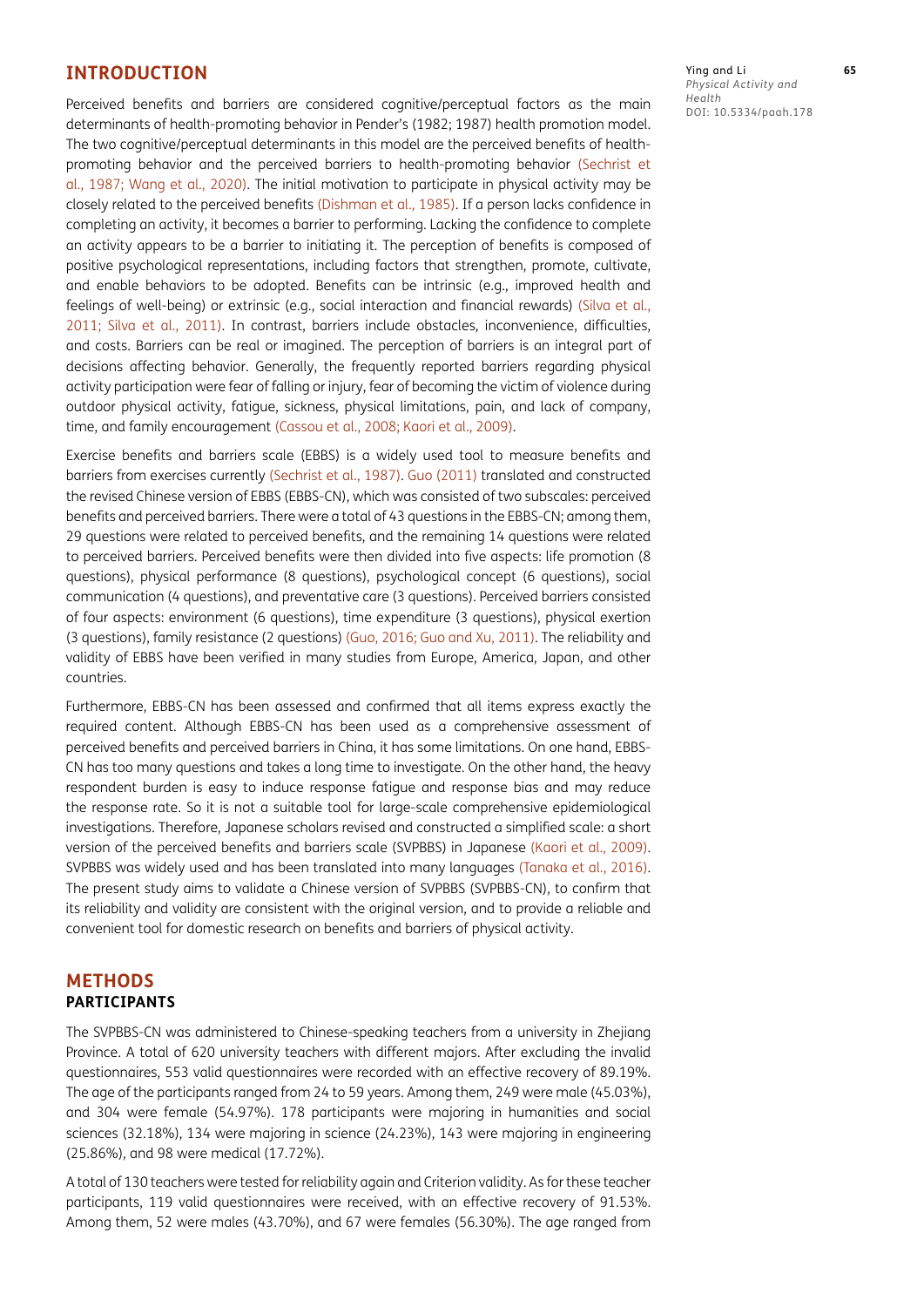26 to 50 years. The study was approved by the Research Ethics Committee of University and the written informed consent was obtained from all participants. The data collection was in accordance with the Helsinki declaration

Ying and Li **66** *Physical Activity and Health* DOI: 10.5334/paah.178

#### **INSTRUMENT**

#### Exercise benefits and barriers scale

EBBS is divided into the perceived benefits scale (29 questions) and the perceived barriers scale (14 questions) ([Sechrist et al., 1987](#page-8-0)). This measuring tool used Likert style questions, anchored in four points ranging from "1 – very disagree" to "4 – very agree". It was widely used to investigate the cognition of perceived benefits and barriers [\(Guo and Xu, 2011;](#page-7-3) [Robbins et al.,](#page-8-4)  [2008](#page-8-4)). The Chinese version of the two subscales has a high degree of intrinsic consistency, with Cronbach's coefficients of 0.97 and 0.93, respectively ([Tung, 2004\)](#page-8-5).

However, there were so many questions that it took a long time. Therefore, the present study aimed to adopt a simplified scale developed by a Japanese scholar ([Kaori et al., 2009](#page-7-2)). The intrinsic consistency (Spearman-Brown reliability coefficient = 0.48–0.82) and test-retest reliability (r = 0.51-0.79) of the scale are acceptable. [Harada et al. \(2020\)](#page-7-5) also used the structure and standard correlation validity of the scale ([Harada et al., 2020](#page-7-5); [Tanaka et al., 2016](#page-8-3)).

#### A short version of perceived benefits and barriers scale

The original version of SVPBBS was developed in Japanese by Ishii et al. (2009), which included 20 Likert-type questions in total. The scale had two subscales: perceived benefits and perceived barriers. Each subscale consisted of 10 questions. Questions with regard to perceived benefits can relieve pressure, relax mood, can enjoy happily, deepen friendship, can maintain a suitable weight, can improve appearance, can be healthy, can do with friends, can enhance overall endurance, can challenge possibility to deepen friendship, can let others recognize their abilities. Perceived barriers were insufficient time, no energy, laziness, lack of motivation, fatigue due to sports, boring sports, bad weather, no facilities, family support, too much work, no one to do sports together. These 20 questions were anchored in five points ranging from 10 to 50. The scores of 10 questions in each of the two subscales are summarized, with benefits scored by positive scores and barriers scored by negative scores. A higher score indicated more intensive benefits perceived.

#### **PROCESS**

#### **Translation**

To perform the translation into Chinese, Brislin's translation model, which highlighted the need for a double translator and forward and backward translation, was used ([Guo & Li, 2012](#page-7-6)). The Japanese version was independently translated by two masters of physical education who were proficient in Japanese. The two versions were compared and discussed, and from them, a preliminary version was drawn up by the researchers and translators. The preliminary Chinese version was then given to two PhDs of physical education who had studied in Japan. The two PhDs had no contact with the original scale and had experience in the compilation and localization of physical activity-related scales. They performed the back translation, from which the semantic equivalence was assessed, and the first version was formed.

#### Cross-cultural adaptation

Different cultural backgrounds led to differences in language expression ([Sousa & Rojjanasrirat,](#page-8-6)  [2015](#page-8-6)). Therefore, not only the linguistic aspects were taken into account during translation and back-translation, but also the cultural difference. The cross-culture adaptation was based on the guideline proposed by [Sousa et al.\(2015\)](#page-8-6). The full set of items was presented to nine experts in sports psychology, sports medicine, and other related fields, including 3 PhDs, 6 masters, 5 professors, 3 associate professors, and 1 senior coach. The cultural adaptation and content validity of the first version were evaluated. The cultural adaptation of the scales was evaluated from four aspects, including language expression clarity, language habits, language and culture, and content relevance, to fully ensure the cultural practicality and content equivalence of the Chinese version of SVPBBS. Content validity was assessed using a 4-point Likert scale, including l = irrelevant, 2 = weak correlation, 3 = strong correlation and 4 = very strong correlation. Finally, according to the content validity index and experts' suggestion, a Chinese version of SVPBBS was developed for pre-test [\(Shi et al., 2012](#page-8-7)).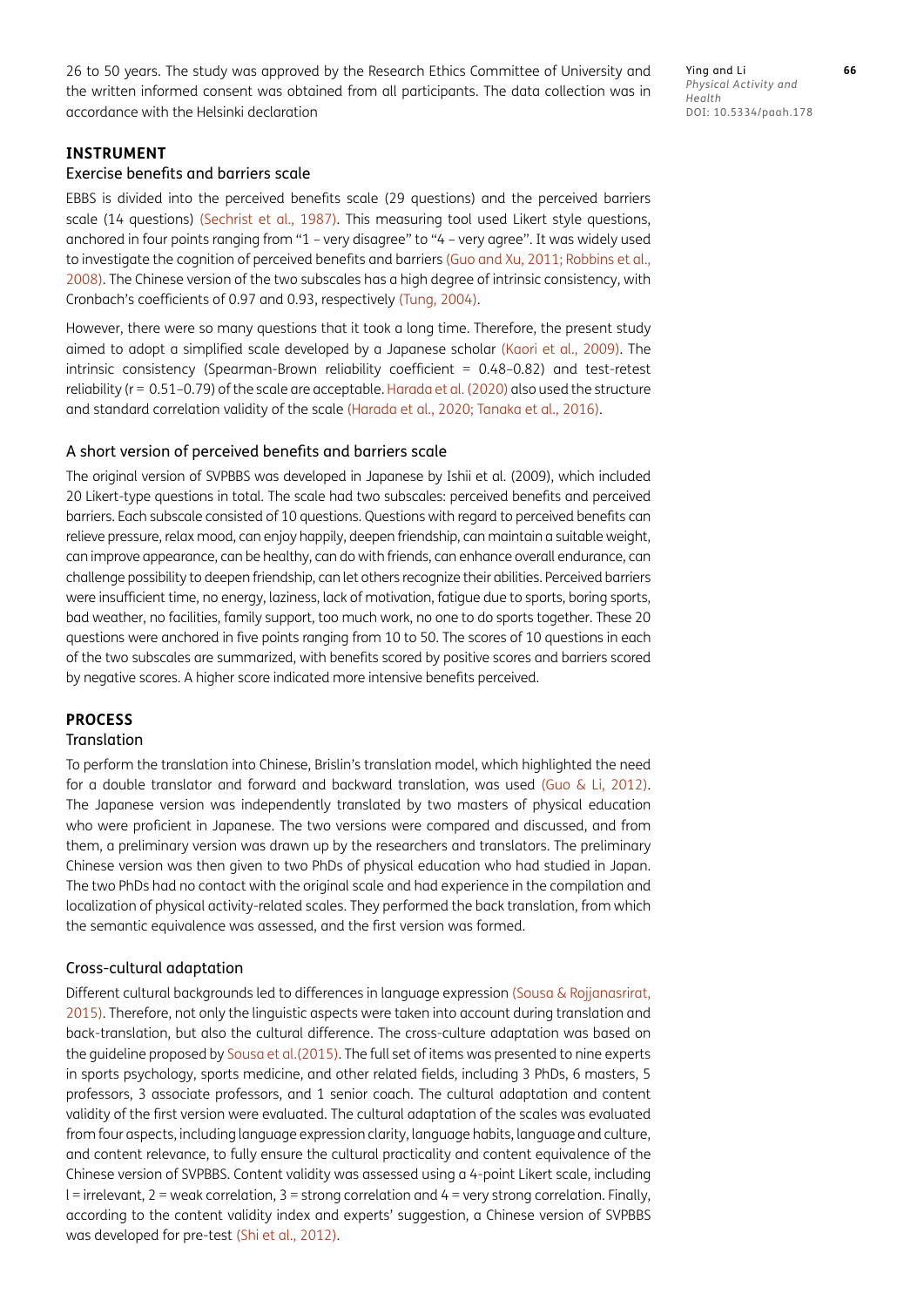#### Pre-test

In order to validate the scale, a pre-test was conducted on small sample size. A face-to-face survey was conducted on 30 university teachers by 3 administrators who were well trained and qualified. The 30 pre-test teachers answered the questionnaires simultaneously in the morning, and the questionnaires were recalled immediately after completion. The results were analyzed and revised by the researchers, after which the final version of SVPBBS-CN was formed.

#### Statistical analysis

Statistical analyses were performed by SPSS version 22.0 and Amos version 22.0. Descriptive statistics, project analysis, confirmatory factor analysis (CFA), Pearson correlation analysis, and criterion validity test was used.

#### Project analysis

Project analysis was performed by correlation analysis and significant two-group differences. Pearson correlation coefficient was calculated between the score of each item and the score of subscales, as well as the total score of scale. According to [Wu et al. \(2012\),](#page-8-8) the item was retained when its correlation coefficient was more than 0.4. When examining the significant two-group differences, the score of each question from each participant was ranked, with 27% as the threshold to distinguish two groups: the high score group and the low score group [\(Wu](#page-8-8)  [& Tu, 2012\)](#page-8-8). After that, the Mann-Whitney test was used to examine whether there was a significant difference between the high score and the low score of each question. The question was kept when significant differences existed ([Luo et al., 2020\)](#page-7-7).

#### Validity test

Validity was examined by content validity, construct validity, and criterion validity.

#### Content validity

Content validity was evaluated by using content validity indexing (CVI). CVI was calculated for each item (I-CVI). Calculations for the CVI score were as follows: the number of experts with a score of 3 or 4 in each item divided by the total number of experts. An item with an I-CVI value greater than or equal to 0.78 was considered acceptable. Scale-level CVI (S- CVI) was used to evaluate the content validity of the whole scale. S-CVI was assessed by two indicators: 1) unanimous S- CVI (S- CVI/universal agreement (UA)) is the percentage of items that were rated as 3 or 4 by all experts. The overall validity of the scale was good when S-CVI/UA was not less than 0.8 ([Davis, 1992\)](#page-7-8). 2) average S-CVI (S-CVI/Ave) was the average of the I-CVI scores. It was acceptable when S-CVI/Ave was greater or equal to 0.90 [\(Shi et al., 2012](#page-8-7)).

#### Construct Validity

Confirmatory factor analysis (CFA) was used to establish construct validity. The measures of the model fit are as follows: Comparative Fit Index (CFI), Tucker-Lewis index (TLI), Root Mean Square Error of Approximation (RMSEA). The CFI and TLI values are more significant than 0.90, and the RMSEA values are less than 0.08, indicating the model fitting is good [\(Mcdonald &](#page-7-9)  [Ho, 2002\)](#page-7-9). The acceptable reliability coefficient is more significant than 0.70, and excellent reliability was achieved with a reliability coefficient of 0.90 [\(Li et al., 2021\)](#page-7-10).

#### Criterion validity

EBBS-CN was used as the criterion to evaluate the criterion validity of the SVPBBS-CN. The correlation coefficient (R-value) is calculated between the scores of the two subscales of SVPBBS-CN and the total scores of the two subscales of EBBS-CN. The correlation coefficient greater than 0.4 indicated a good correlation ([Wu & Tu, 2012](#page-8-8)).

#### Reliability

Cronbach's alpha was used to assess the internal consistency of each question. Cronbach's alpha 0.65 indicated poor internal consistency, between 0.65 and 0.80 was considered good internal consistency, and 0.80 was very good internal consistency [\(Vellis et al., 2003](#page-8-9); [Wu & Tu,](#page-8-8)  [2012](#page-8-8)).

Ying and Li **67** *Physical Activity and Health* DOI: 10.5334/paah.178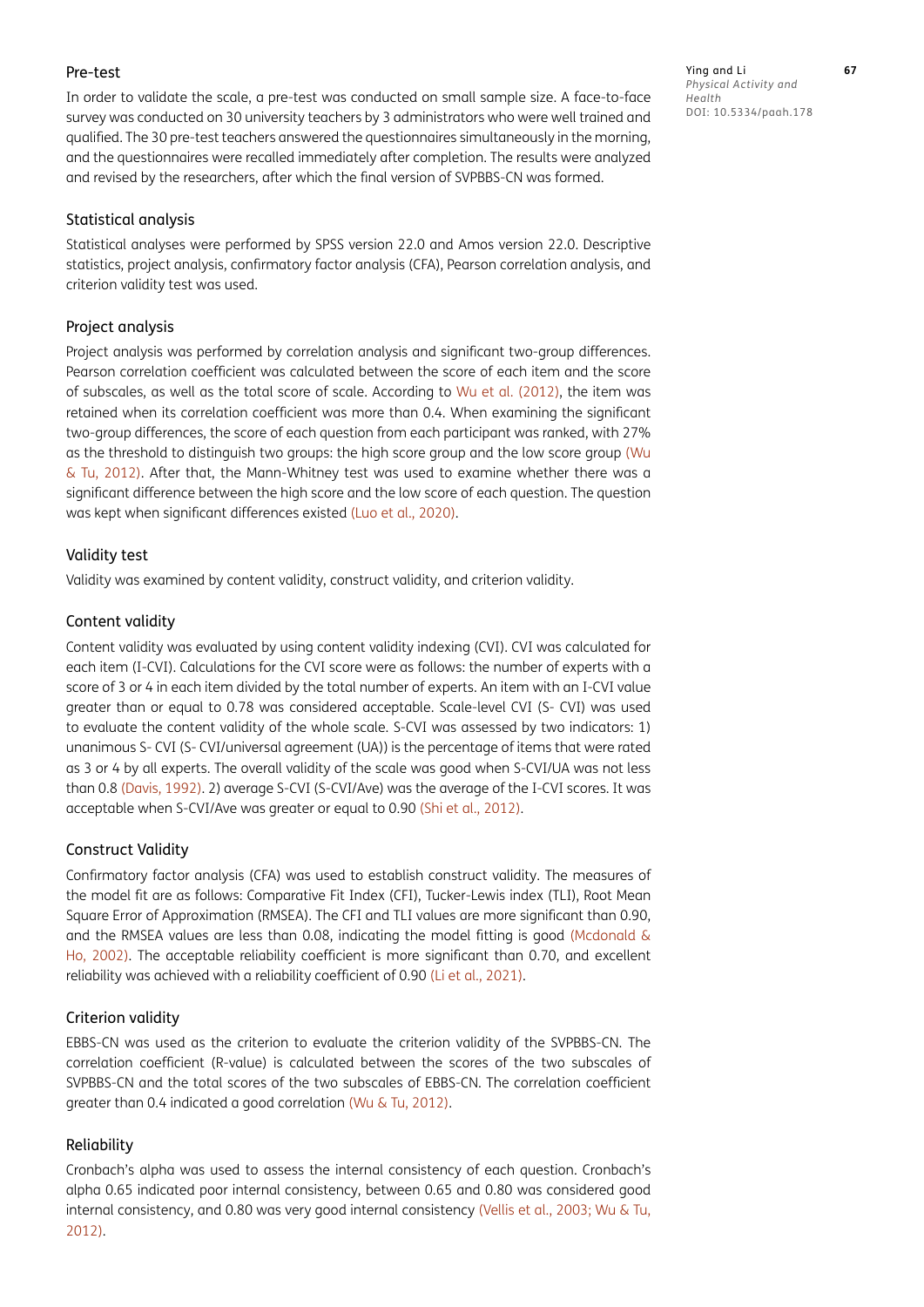#### **RESULT CHINESES-TRANSLATION OF THE SVPBBS**

Following the procedure described rigorously, the SVPBBS was Chinese-translated without any major difficulties. The pre-test version was tested by 30 participants, and no problems were observed in understanding and completing the questionnaire. The final version of SVPBBS-CN was approved by the committee composed of experts and researchers.

#### **PROJECT ANALYSIS**

#### Correlation analysis

Pearson correlation was used to analyze the correlation between the score of each item in SVPBBS-CN and the total score and the score of subscales. SVPBBS-CN contained 20 questions. The total score was obtained by adding up the score of each question. After that, the Pearson correlation coefficient was calculated between the score of each question and the total score. As shown in [Table 1](#page-4-0), the correlation coefficient between the score of each question and the total score ranged from 0.526 to 0.726 (p < 0.001), and the correlation coefficient between the score of each question and the score of its subscale ranged from 0.720 to 0.934 (p < 0.001), both indicating a significant correlation.

| <b>CLAUSES AND SUBCLAUSES</b><br><b>BENEFITS OF PHYSICAL ACTIVITY/</b><br><b>REASONS FOR NOT PERFORMING</b><br>PHYSICAL ACTIVITY | <b>PERCEIVED</b><br><b>BENEFITS</b> | <b>PERCEIVED</b><br><b>BARRIERS</b> | <b>THE TOTAL</b><br><b>SCORE OF</b><br><b>THE SCALE</b> | <b>DIFFERENCES</b><br><b>BETWEEN HIGH</b><br><b>AND LOW GROUPS</b> |
|----------------------------------------------------------------------------------------------------------------------------------|-------------------------------------|-------------------------------------|---------------------------------------------------------|--------------------------------------------------------------------|
| Can eliminate stress and relax my<br>mind?                                                                                       | .934**                              |                                     | $.708**$                                                | 13.978**                                                           |
| Can be enjoyable?                                                                                                                | $.924***$                           |                                     | $.721**$                                                | 14.028**                                                           |
| Can strengthen friendship?                                                                                                       | $.869**$                            |                                     | $.610**$                                                | 11.939**                                                           |
| Can maintain a suitable weight?                                                                                                  | $.916**$                            |                                     | $.667**$                                                | 13.265**                                                           |
| Can make a good appearance?                                                                                                      | $.880**$                            |                                     | $.638**$                                                | 12.073**                                                           |
| Can make you healthy?                                                                                                            | $.897**$                            |                                     | $.652**$                                                | 12.890**                                                           |
| It can be done with friends.                                                                                                     | $.835**$                            |                                     | $.582**$                                                | $10.827**$                                                         |
| Can build up total endurance?                                                                                                    | $.913**$                            |                                     | $.676**$                                                | 13.064**                                                           |
| Unable me to challenge myself more.                                                                                              | $.927**$                            |                                     | $.693**$                                                | 13.308**                                                           |
| It makes others recognize their<br>abilities.                                                                                    | $.870**$                            |                                     | $.615**$                                                | 12.317**                                                           |
| I don't have enough time.                                                                                                        |                                     | $.729**$                            | $.546**$                                                | $11.542**$                                                         |
| I have no energy and am lazy.                                                                                                    |                                     | $.740**$                            | $.526**$                                                | 10.506**                                                           |
| I lack the motivation.                                                                                                           |                                     | $.816**$                            | $.673**$                                                | 12.833**                                                           |
| I am tired from physical activity.                                                                                               |                                     | .798**                              | $.642**$                                                | 12.180**                                                           |
| Sports are boring.                                                                                                               |                                     | $.790**$                            | $.726**$                                                | 13.979**                                                           |
| Bad weather.                                                                                                                     |                                     | $.779**$                            | $.637**$                                                | 12.848**                                                           |
| No facilities.                                                                                                                   |                                     | $.778**$                            | $.670**$                                                | 13.052**                                                           |
| Family members are not supportive.                                                                                               |                                     | $.720**$                            | $.656**$                                                | 13.324**                                                           |
| Working too much.                                                                                                                |                                     | $.750**$                            | $.568**$                                                | $11.111**$                                                         |
| No one does sports together.                                                                                                     |                                     | $.730**$                            | $.606**$                                                | 11.556**                                                           |

Ying and Li **68** *Physical Activity and Health* DOI: 10.5334/paah.178

<span id="page-4-0"></span>**Table 1** Correlation coefficients (r) and differences of the score of high and low groups for all items in the SVPBBS-CN scale  $(7)$ .

*Note*: \*Reverse score. \*\*  $P < 0.001$ .

#### Discriminative power

The total score was ranked from the maximal to the minimal, with the top 27% and the bottom 27% of the total score as the threshold to distinguish the high score group from the low score group. The total score was 92 for the high group and 91 for the low group. Significant two-group differences were observed in each question (p < 0.01). After testing the normality of the data,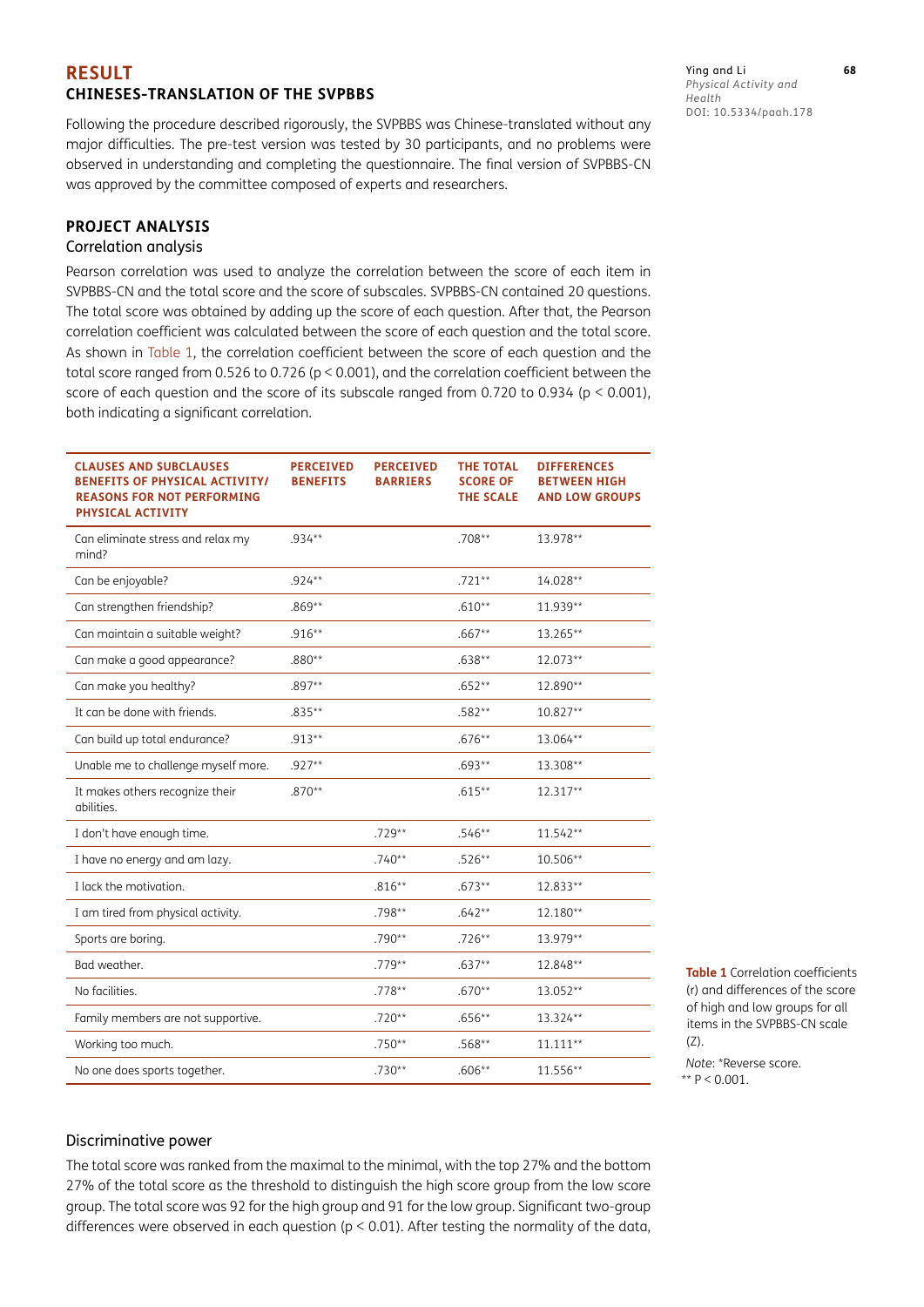scores of each question in both groups did not follow a normal distribution. Therefore, the nonparametric method for independent sample (Mann-Whitney U test) was used. Z-score ranged from 10.506 to 14.028, with p < 0.001. A statistically significant difference between groups was observed (Details in [Table 1\)](#page-4-0).

Ying and Li **69** *Physical Activity and Health* DOI: 10.5334/paah.178

#### **VALIDITY TEST** Content validity

The results corresponding to I-CVI showed that 9 questions in the perceived benefits subscale were 1, and 8 questions in the perceived barriers subscale were 1. Since I-CVI for each question was more than 0.78, all questions were acceptable, indicating excellent content validity of each question. Additionally, S-CVI/UA = 0.75, S-CVI/Ave = 0.96, showing that the scale content validity is also acceptable and, consequently, all questions were maintained [\(Shi et al., 2012](#page-8-7)).

#### Structural Validity

The original scale revision Ishii divided SVPBBS into two subscales: perceived benefits and barriers, and each subscale divided into five-degree models, where motor benefits included items 1 – 10 and perceived benefits t included items 11 – 20. This model was tested using the maximum likelihood method. The results showed that the model was well fitted, and the standard load coefficient for each item was between 0.664~0.930. In addition, the average variance variation (AVE) of each latent variable is greater than or close to 0.5, and the combined reliability (CR) is greater than 0.8, indicating that the convergence validity is ideal ([Table 2\)](#page-5-0). After correction,  $\chi^2 = 429.809$ ,  $\chi^2$ /df = 2.904, P < 0.001, NFI = 0.96, CFI = 0.973, IFI = 0.973, TLI = 0.966, and RMSEA =  $0.059$ .

| <b>PERCEIVED</b><br><b>BENEFITS</b>              | <b>ESTIMATE</b> | <b>AVE</b> | <b>CR</b> | <b>PERCEIVED</b><br><b>BARRIERS</b>      | <b>ESTIMATE</b> | <b>AVE</b> | <b>CR</b> |
|--------------------------------------------------|-----------------|------------|-----------|------------------------------------------|-----------------|------------|-----------|
| Can eliminate stress<br>and relax my mind?       | 0.923           | 0.783      | 0.972     | I don't have<br>enough time.             | 0.672           | 0.522      | 0.916     |
| Can be enjoyable?                                | 0.916           |            |           | I have no energy<br>and am lazy.         | 0.664           |            |           |
| Can strengthen<br>friendship?                    | 0.856           |            |           | I lack the<br>motivation.                | 0.783           |            |           |
| Can maintain a<br>suitable weight?               | 0.920           |            |           | I am tired from<br>physical activity.    | 0.76            |            |           |
| Can make a good<br>appearance?                   | 0.851           |            |           | Sports are boring.                       | 0.761           |            |           |
| Can make you<br>healthy?                         | 0.911           |            |           | Bad weather.                             | 0.774           |            |           |
| It can be done with<br>friends.                  | 0.776           |            |           | No facilities.                           | 0.769           |            |           |
| Can build up total<br>endurance?                 | 0.909           |            |           | Family members<br>are not<br>supportive. | 0.665           |            |           |
| Unable me to<br>challenge myself<br>more.        | 0.930           |            |           | Working too<br>much.                     | 0.688           |            |           |
| It makes others<br>recognize their<br>abilities. | 0.842           |            |           | No one does<br>sports together.          | 0.671           |            |           |

<span id="page-5-0"></span>**Table 2 SVPBBS-C Scale Loads** of each factor in the twofactor model.

#### Criterion validity

The total score of EBBS-CN and its two subscales were used as the criterion to test the SVPBBS-CN. The results showed that correlation coefficients between the total score of SVPBBS-CN and EBBS-CN and between the score of subscales ranged from 0.612 to 0.922 (p < 0.01) [\(Table 3\)](#page-6-0).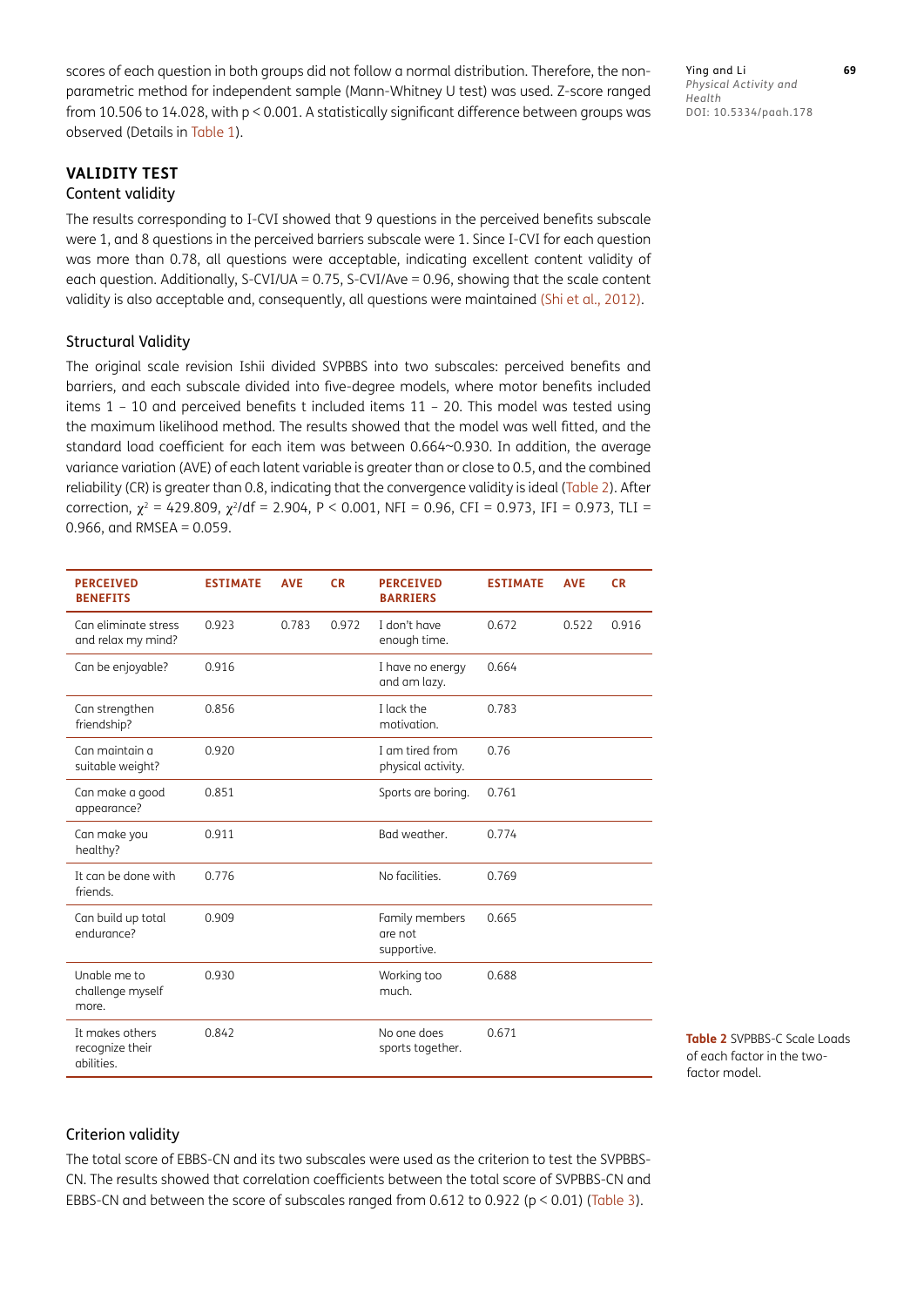|                           | <b>PERCEIVED</b><br><b>BARRIERS</b> | <b>COGNITION</b><br><b>PERCEIVED</b> | <b>SIMPLE</b><br><b>PERCEIVED</b><br><b>BENEFITS</b> | <b>SIMPLY</b><br><b>PERCEIVED</b><br><b>BARRIERS</b> | <b>SIMPLE</b><br><b>COGNITION</b><br><b>PERCEIVED</b> |
|---------------------------|-------------------------------------|--------------------------------------|------------------------------------------------------|------------------------------------------------------|-------------------------------------------------------|
| Perceived benefits        | $275**$                             | $922**$                              | $.612**$                                             | $422**$                                              | $.633**$                                              |
| Perceived barriers        |                                     | $.626**$                             | $.225*$                                              | $.693**$                                             | $.626**$                                              |
| Cognition Perceived       |                                     |                                      | $.587**$                                             | $622**$                                              | $.765**$                                              |
| Simply perceived benefits |                                     |                                      |                                                      | $739**$                                              | $.704***$                                             |
| Simply perceived barriers |                                     |                                      |                                                      |                                                      | $.858**$                                              |

Reliability

The Cronbach's alpha of the total SVPBBS-CN scale for teachers was 0.844. The Cronbach's alpha of the two subscales of perceived benefits and perceived barriers were 0.894 and 0.819, respectively. These values indicated a high level of internal consistency.

The University teachers were retested four weeks later. The results showed excellent reliability for the total scale, with a Cronbach's alpha value of 0.792. Excellent reliability was also observed in two subscales, with a Cronbach's alpha value of 0.900 for the perceived benefits scale and 0.708 for the perceived barriers scale.

#### **DISCUSSION**

The SVPBBS was a simplified scale based on the health diagnostic and health guidance in general adults ([Kaori et al., 2009](#page-7-2)). This scale effectively reduced the burden on respondents, increased response rates, and reduced response bias. It applies to comprehensive studies with a large sample size, particularly in the field of physical activity and health. In the present study, a Chinese version of SVPBBS was developed, and its reliability and validity were tested among Chinese university teachers. The result showed it was a reliable and easy measurement tool to investigate perceived benefits and barriers in China.

Project analysis showed that each question of SVPBBS-CN has a significant positive correlation with its subscale and total scale. Furthermore, questions in the scale were well-differentiated, and there were significant differences between the scores of high and low groups in each question. Therefore, all 20 questions were maintained.

A reliability test is fundamental to prove the availability of a scale. Reliability was considered high when Cronbach's alpha value was above 0.8 [\(Qiu, 2013](#page-7-11); [Wu & Tu, 2012](#page-8-8)). In the current study, the Cronbach's alpha of the total scale was 0.844, and the values of two subscales of perceived benefits and perceived barriers were more than 0.819. Furthermore, the test-retest reliability of the total scale was 0.792, and the values of the two subscales were more than 0.708. These indicated that the SVPBBS-CN had good internal consistency, stability, and reliability.

Validity refers to the degree to which a research tool can truly reflect the concept it was expected. The more the research concept was expected, the more accurate the measurement result was, showing a high level of Validity [\(Hu, 2012\)](#page-7-12). Structural validity meant that the concept measured by the scale was able to show the scientific significance and meet theoretical assumptions [\(Greco & Morris, 2001](#page-7-13)). The two subscale models of the SVPBBS-CN originated from the original version. In order to better understand the structural Validity of the SVPBBS-CN, confirmatory factor analysis was used for the first time in the present study. The results showed that the fit indices CFI, IFI, and TLI were all greater than 0.9, RMSEA = 0.059, and the factor load for each question was 0.664  $\sim$ 0.930. These statistical results indicated that the two-subscale model fits well and that SVPBBS-CN had a good structural validity. Meanwhile, in the content validity test, the I-CVI value is greater than 0.78, indicating a good content validity.

This study also has some limitations. On the one hand, individuals with low education levels were not included in the test. On the other hand, the cross-regional test has not been carried out. Therefore, it is recommended that future studies should be conducted on a wider range of individuals, and cross-regional tests with a large sample size should be conducted to further verify and improve the scale, making it a widely used tool of physical activity cognition among Chinese.

Ying and Li **70** *Physical Activity and Health* DOI: 10.5334/paah.178

<span id="page-6-0"></span>**Table 3** Total score of SVPBBS-CN and EBBS-CN and the correlation coefficients of the two corresponding subscales (r).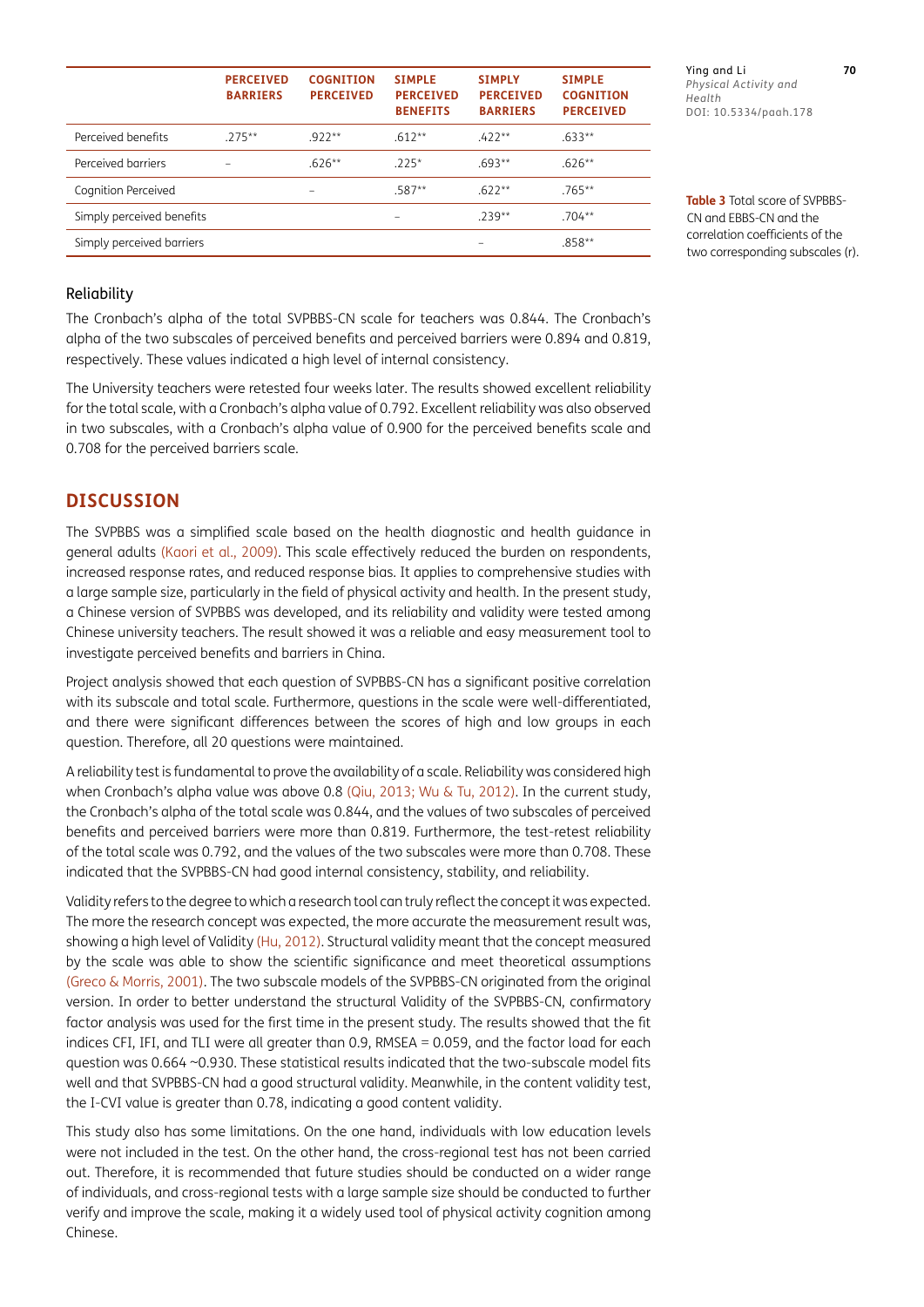#### **CONCLUSION**

Given the excellent performance, the SVPBBS-CN can be considered to be a reliable and valid measurement tool among university teachers. It is consistent with the original version and has the advantages of being easy to understand and time-saving. It seems to be an appropriate tool used to investigate the physical activity benefits and barriers in university teachers.

This study also has some limitations. On the one hand, individuals with low education levels were not included in the test. On the other hand, the cross-regional test has not been carried out. Therefore, it is recommended that future studies should be conducted on a wider range of individuals, and cross-regional tests with a large sample size should be conducted to further verify and improve the scale, making it a widely used tool of physical activity cognition among Chinese.

#### **COMPETING INTERESTS**

The authors have no competing interests to declare.

#### <span id="page-7-0"></span>**AUTHOR AFFILIATIONS**

#### **Shanshan Ying**

Rattanakosin International College of Creative Entrepreneurship, Rajamangala University of Technology Rattanakosin, TH

#### **Hongxia Li**

Rattanakosin International College of Creative Entrepreneurship, Rajamangala University of Technology Rattanakosin, TH

#### **REFERENCES**

- **Cassou, A. C., Fermino, R. C., Santos, M. S., Rodriguez-Añez, C. R.,** & **Reis, R. S.** (2008). Barreiras para a atividade física em idosos: uma análise por grupos focais. *Journal of Physical Education, 19*(3), 353– 360. DOI: [https://doi.org/10.4025/reveducfis.v19i3.3675](https://doi.org/10.4025/reveducfis.v19i3.3675 )
- <span id="page-7-8"></span>**Davis, L. L.** (1992). Instrument review: Getting the most from a panel of experts. *Applied Nursing Research, 5*(4), 194–197. DOI: [https://doi.org/10.1016/S0897-1897\(05\)80008-4](https://doi.org/10.1016/S0897-1897(05)80008-4 )
- <span id="page-7-1"></span>**Dishman, R. K., Sallis, J. F.,** & **Orenstein, D. R.** (1985). THE DETERMINANTS OF PHYSICAL-ACTIVITY AND EXERCISE. *Public Health Reports, 100*(2), 158–171.
- <span id="page-7-13"></span>**Greco, L. A.,** & **Morris, T. L.** (2001). Treating Childhood Shyness and Related Behavior: Empirically Evaluated Approaches to Promote Positive Social Interactions. *Clin Child Fam Psychol Rev, 4*(4), 299– 318. DOI: [https://doi.org/10.1023/A:1013543320648](https://doi.org/10.1023/A:1013543320648 )
- <span id="page-7-6"></span>**Guo, J.,** & **Li, Z.** (2012). The process of scale introduction and evaluation criteria (in chinese). *Chinese Journal of Nursing, 47*(03), 283–285.
- <span id="page-7-4"></span>**Guo, Q.** (2016). *The Influencing Factors on Physical Activity Level among Children and Adolescents in China*, East China Normal University.
- <span id="page-7-3"></span>**Guo, X.,** & **Xu, J.** (2011). A Study on Relativity between Exercise Benefits / Barriers and Different Exercise Stages. *Journal of Xi'an Institute of Physical Education, 28*(06), 715–720.
- <span id="page-7-5"></span>**Harada, K., Masumoto, K.,** & **Kondo, N.** (2020). Different associations of routine work time with exercise behavior and objectively measured physical activity among middle-aged and older adults: a daily and longitudinal analysis. *Journal of Behavioral Medicine, 43*(1), 44–56. DOI: [https://doi.org/10.1007/](https://doi.org/10.1007/s10865-019-00051-2 ) [s10865-019-00051-2](https://doi.org/10.1007/s10865-019-00051-2 )
- <span id="page-7-12"></span>**Hu, Y.** (2012). *Evidence-based nursing (in chinese)*. Beijing: People's Medical Publishing.
- <span id="page-7-2"></span>**Kaori, I., Shigeru, I.,** & **Yumiko, O.** (2009). Development of A Short Version of the perceived benefits and barriers to exercise scale (in Japanese). *Physical science, 58*(5), 507–516. DOI: [https://doi.](https://doi.org/10.7600/jspfsm.58.507 ) [org/10.7600/jspfsm.58.507](https://doi.org/10.7600/jspfsm.58.507 )
- <span id="page-7-10"></span>**Li, A., Wang, S., Paetzold, R. L.,** & **Liu, X.** (2021). Validity and reliability of the Chinese version of adult disorganized attachment scale in Chinese adults. *Current Psychology*. DOI: [https://doi.org/10.1007/](https://doi.org/10.1007/s12144-021-02041-7 ) [s12144-021-02041-7](https://doi.org/10.1007/s12144-021-02041-7 )
- <span id="page-7-7"></span>**Luo, T., Mei-ying, C., Fei-yun, O., & Shui-yuan, X.** (2020). Reliability and Validity of Chinese Version of Brief Barratt Impulsiveness Scale. *Chinese Journal of Clinical Psychology* (1005–3611). DOI: [https://doi.](https://doi.org/10.16128/j.cnki.1005-3611.2020.06.025 ) [org/10.16128/j.cnki.1005-3611.2020.06.025](https://doi.org/10.16128/j.cnki.1005-3611.2020.06.025 )
- <span id="page-7-9"></span>**Mcdonald, R. P.,** & **Ho, M.** (2002). Principles and Practice in Reporting Structural Equation Analyses. *Psychological Methods, 7*(1), 64–82. DOI: [https://doi.org/10.1037/1082-989X.7.1.64](https://doi.org/10.1037/1082-989X.7.1.64 )
- <span id="page-7-11"></span>**Qiu, Z.** (2013). *Quantitative research and statistical analysis (in chinese)*: Chongqing University Press.

Ying and Li **71** *Physical Activity and Health* DOI: 10.5334/paah.178